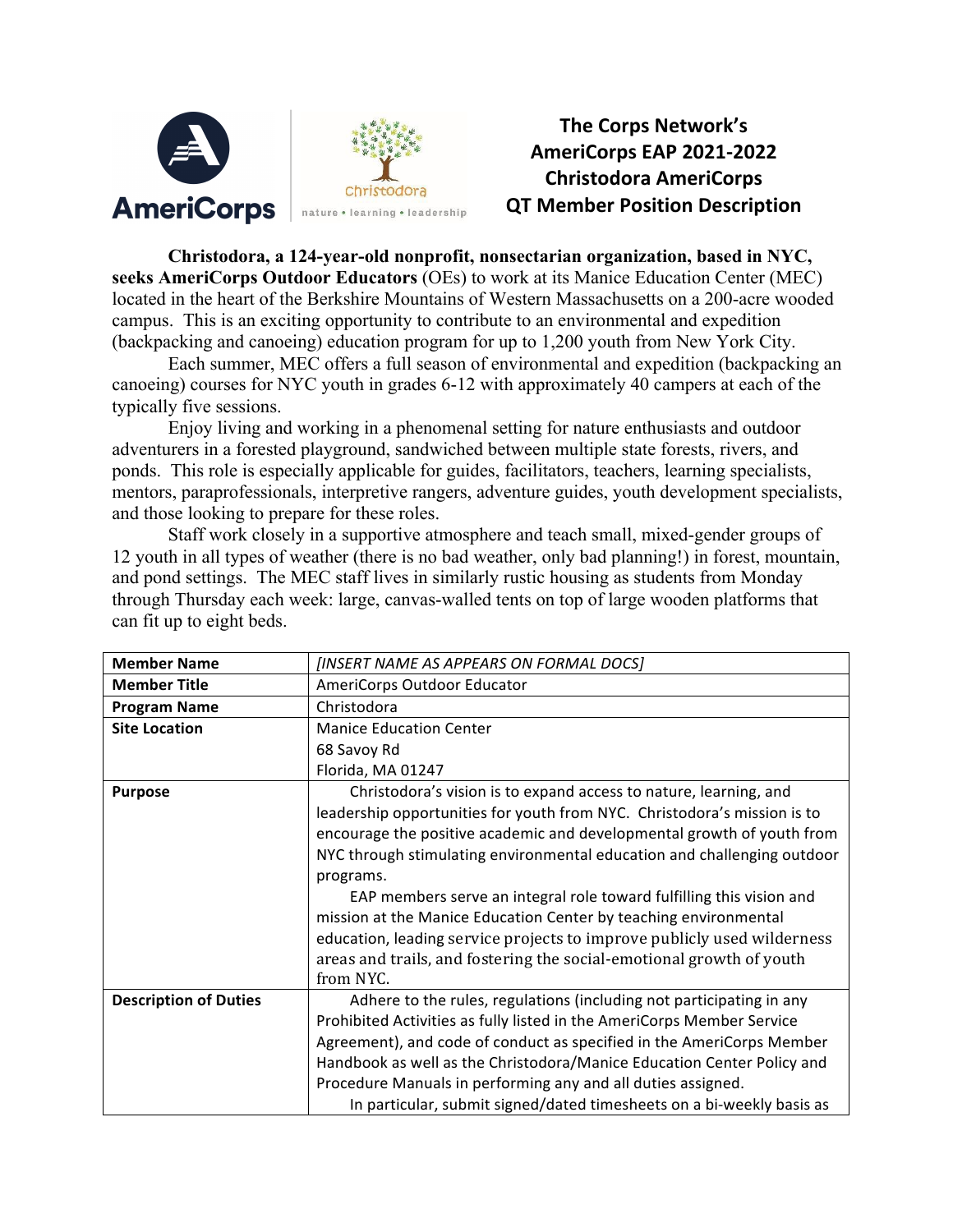|                       | directed by your supervisor and immediately report any injuries sustained                                                             |
|-----------------------|---------------------------------------------------------------------------------------------------------------------------------------|
|                       | during authorized service activities to your supervisor*.                                                                             |
|                       | Commit and adhere to all applicable government and professional                                                                       |
|                       | guidance to control the spread of covid19, a communicable respiratory                                                                 |
|                       | disease that can cause illness and death, in an effort to lead the safest and                                                         |
|                       | healthiest camp community possible in 2021*.                                                                                          |
|                       | Additionally assigned duties may include some/all of the following:                                                                   |
|                       | <b>Teach environmental education</b>                                                                                                  |
|                       | Demonstrate an emerging, or greater, competency in basic ecological<br>٠                                                              |
|                       | and environmental concepts                                                                                                            |
|                       | Develop and deliver environmental education opportunities for<br>$\bullet$                                                            |
|                       | students, ages 11-18, that are student-centered, problem-based,                                                                       |
|                       | experiential, and challenging through the creation and                                                                                |
|                       | implementation of daily Discovery Activity Plans (DAPs)                                                                               |
|                       | Understand and apply curricular content in an experientially engaging<br>٠                                                            |
|                       | way for students*                                                                                                                     |
|                       | Lead service projects to improve wilderness areas, trails, and waterways                                                              |
|                       | open to the public                                                                                                                    |
|                       | Past experience in outdoor and/or stewardship settings                                                                                |
|                       | Past experience working with youth from urban areas<br>٠                                                                              |
|                       | Supervise and facilitate community service opportunities, including,<br>٠                                                             |
|                       | but not limited to trail maintenance and restoration projects                                                                         |
|                       | Maintain accurate and detailed records of trails traveled, treated,<br>$\bullet$                                                      |
|                       | improved, etc.                                                                                                                        |
|                       | Transport no more than one-third of body weight in materials for<br>$\bullet$                                                         |
|                       | service projects and daily living*                                                                                                    |
|                       | Safely lead groups on both day and extended backcountry excursions*<br>$\bullet$                                                      |
|                       | Assess and manage risk on a continual basis toward protecting the<br>٠<br>safety and health of students, staff, community, and beyond |
|                       | Assist with basic upkeep of MEC facilities, i.e. weekly chores not to<br>$\bullet$                                                    |
|                       | include construction, capital improvements, etc.                                                                                      |
|                       | Foster social-emotional growth of youth from NYC                                                                                      |
|                       | Overnight supervision of students in cabin-style, platform canvas<br>tents*                                                           |
|                       | Mentor, support, and empower Wilderness Teaching Assistants                                                                           |
|                       | Awareness of conflict resolution techniques and commitment to                                                                         |
|                       | employ principles of restorative justice and positive reinforcement                                                                   |
|                       |                                                                                                                                       |
|                       | *Indicates an essential job function.                                                                                                 |
| <b>Qualifications</b> | Preferred                                                                                                                             |
|                       | Demonstrated teaching, service, or stewardship experience                                                                             |
|                       | Certifications in any/all of the following: Wilderness First Aid (WFA);                                                               |
|                       | CPR/AED; and/or waterfront lifeguarding                                                                                               |
|                       | Proficiency in second language; Spanish preferred                                                                                     |
|                       | Driver's license                                                                                                                      |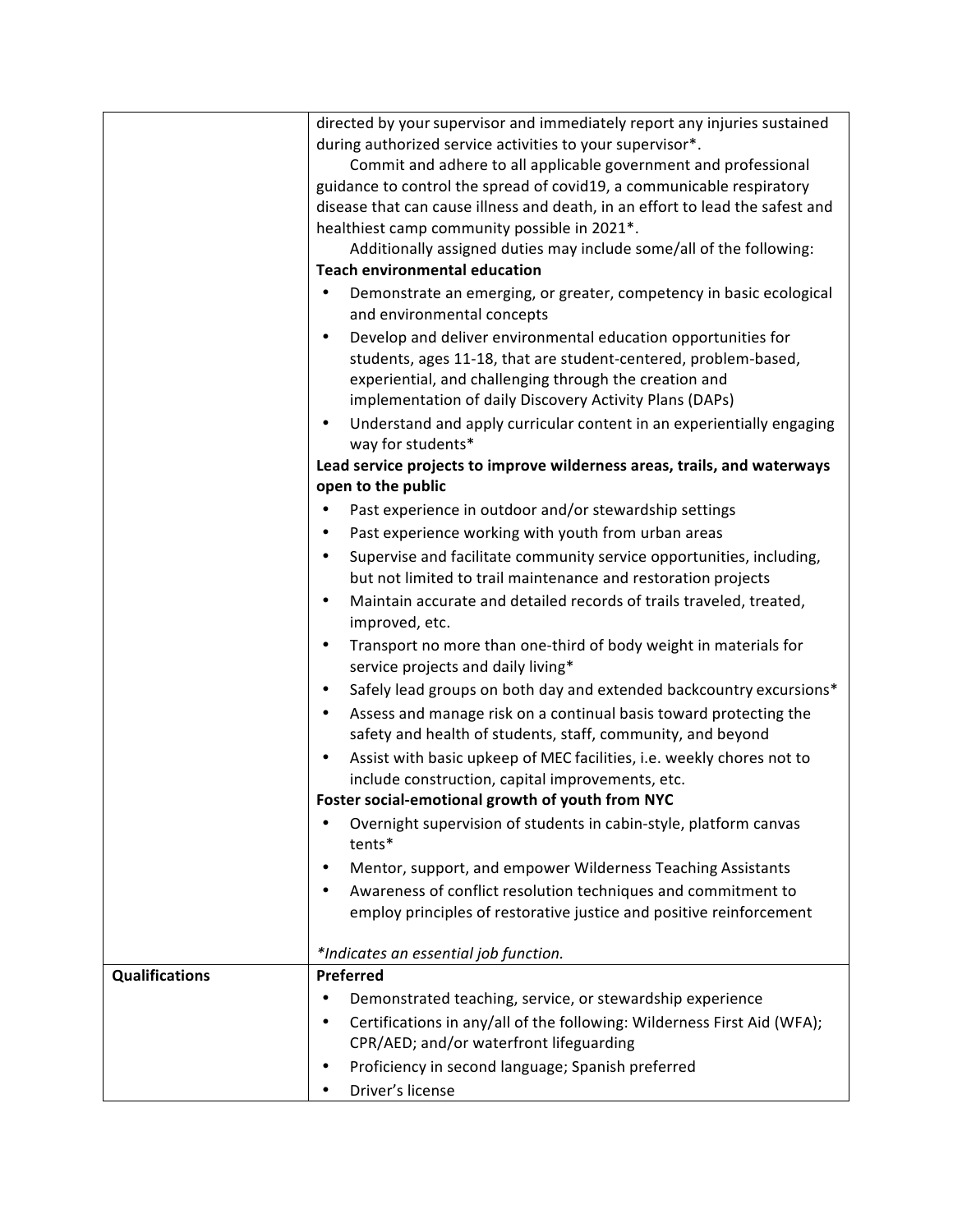|                                 | Required                                                                                  |
|---------------------------------|-------------------------------------------------------------------------------------------|
|                                 | Energetic, friendly, patient, flexible, outgoing, and motivated                           |
|                                 | candidates who are passionate about serving urban youth in                                |
|                                 | residential environmental stewardship programming                                         |
|                                 | 17yo or older; minimum HS diploma/GED or working to obtain such<br>٠                      |
|                                 | Pass a National Service Criminal History Check                                            |
|                                 | Be a citizen, national, or lawful permanent resident alien of the United<br><b>States</b> |
| <b>Term of Service</b>          | June 9 - August 28, 2022                                                                  |
|                                 | Quarter-time - minimum 450 hours                                                          |
|                                 | Eligibility to earn a Segal AmeriCorps Education Award of \$1678.57                       |
|                                 | upon the successful completion of the term of service                                     |
| <b>Time Requirements</b>        | A typical service day is ten (10) hours, 7:30-19:30                                       |
|                                 | A half-hour mid-day break is included during service days that does not                   |
|                                 | count toward the total term hours (see above).                                            |
| <b>Orientation and Training</b> | Members take part in a 90-hour AmeriCorps Orientation to and training                     |
|                                 | with MEC that includes, but is not limited to:                                            |
|                                 | <b>AmeriCorps Overview</b><br>$\bullet$                                                   |
|                                 | The Corps Network Overview<br>$\bullet$                                                   |
|                                 | AmeriCorps Mission and Goals<br>$\bullet$                                                 |
|                                 | Branding and Identification<br>$\bullet$                                                  |
|                                 | <b>Prohibited Activities</b><br>$\bullet$                                                 |
|                                 | Other Policies (Drugs, Conduct, Harassment, Civil Rights, etc.)<br>٠                      |
|                                 | Timesheets/Timekeeping<br>$\bullet$                                                       |
|                                 | <b>Tools and Safety</b><br>$\bullet$                                                      |
|                                 | Member Development and Team Building<br>$\bullet$                                         |
|                                 | <b>Supportive Services</b><br>$\bullet$                                                   |
|                                 | <b>Education and Training</b><br>٠                                                        |
|                                 | Service Project Data Collection, Tracking, and Reporting<br>٠                             |
|                                 | <b>Education Award and Non-Traditional Uses</b><br>٠                                      |
|                                 | Life After AmeriCorps<br>٠                                                                |
|                                 | Leadership Development<br>٠                                                               |
|                                 | Covid19 Safety Precautions and Protocols                                                  |
| <b>Benefits</b>                 | Segal AmeriCorps Education Award of \$1678.57                                             |
|                                 | upon successful completion of term of service                                             |
|                                 | Housing and meals while at MEC and on service projects away from<br>٠                     |
|                                 | MEC                                                                                       |
|                                 | Weekly living allowance, paid bi-weekly                                                   |
|                                 | Student loan forbearance, if qualified<br>٠                                               |
| <b>Evaluation and Reporting</b> | Outdoor Educator competency checklist<br>$\bullet$                                        |
|                                 | Individual Development Plan (IDP)<br>$\bullet$                                            |
|                                 | Bi-weekly timesheets<br>٠                                                                 |
|                                 | Narrative reports                                                                         |
| Supervisor                      | <b>Brett Billings</b>                                                                     |